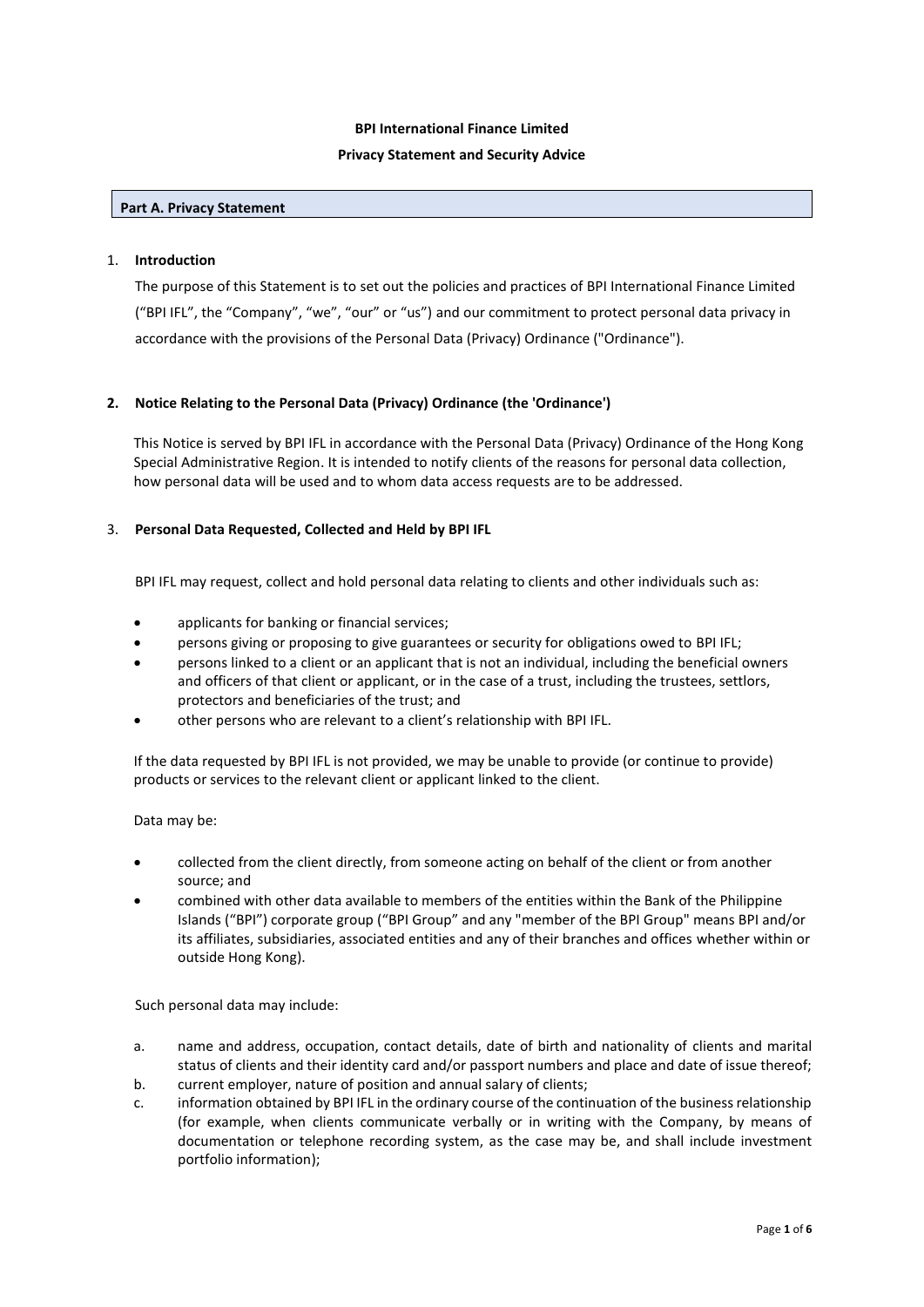From time to time, BPI IFL may hold other kinds of personal data which it needs in the light of experience and the specific nature of its business.

#### 4. **Purposes of Keeping Personal Data**

BPI IFL may use personal data for the following services:

- (a) daily operation of services provided to clients including but not limited investment portfolio consolidation, review and analysis which may require discussion, co-ordination and corroboration within the BPI Group;
- (b) conducting credit checks at the time of application for credit and at the time of regular or special reviews which normally will take place one or more times each year;
- (c) creating and maintaining our credit rating models;
- (d) assisting other financial institutions, credit or charge card issuing companies and debt collection agencies to conduct credit checks and collect debts;
- (e) ensuring ongoing credit worthiness of clients;
- (f) designing financial services or related products for clients' use;
- (g) marketing services and products;
- (h) determining the amounts of indebtedness owed to or by clients;
- (i) collection of amounts outstanding from clients and those providing security for clients' obligations and the enforcement of obligations of clients and those providing security;
- (j) complying with the obligations, requirements or arrangements for disclosing and using data that apply to BPI IFL or that it is expected to comply with according to:
	- (i) any law binding or applying to it within or outside the Hong Kong Special Administrative Region ("Hong Kong") existing currently and in the future;
	- (ii) any guidelines or guidance given or issued by any legal, regulatory, governmental, tax, law enforcement or other authorities, or self-regulatory or industry bodies or associations of financial services providers within or outside the Hong Kong existing currently and in the future;
	- (iii) any present or future contractual or other commitment with local or foreign legal, regulatory, governmental, tax, law enforcement or other authorities, or selfregulatory or industry bodies or associations of financial services providers that is assumed by or imposed on BPI IFL by reason of its financial, commercial, business or other interests or activities in or related to the jurisdiction of the relevant local or foreign legal, regulatory, governmental, tax, law enforcement or other authority, or self-regulatory or industry bodies or associations;
	- (iv) complying with any obligations, requirements, policies, procedures, measures or arrangements for sharing data and information within the BPI Group and/or any other use of data and information in accordance with any group-wide programmes for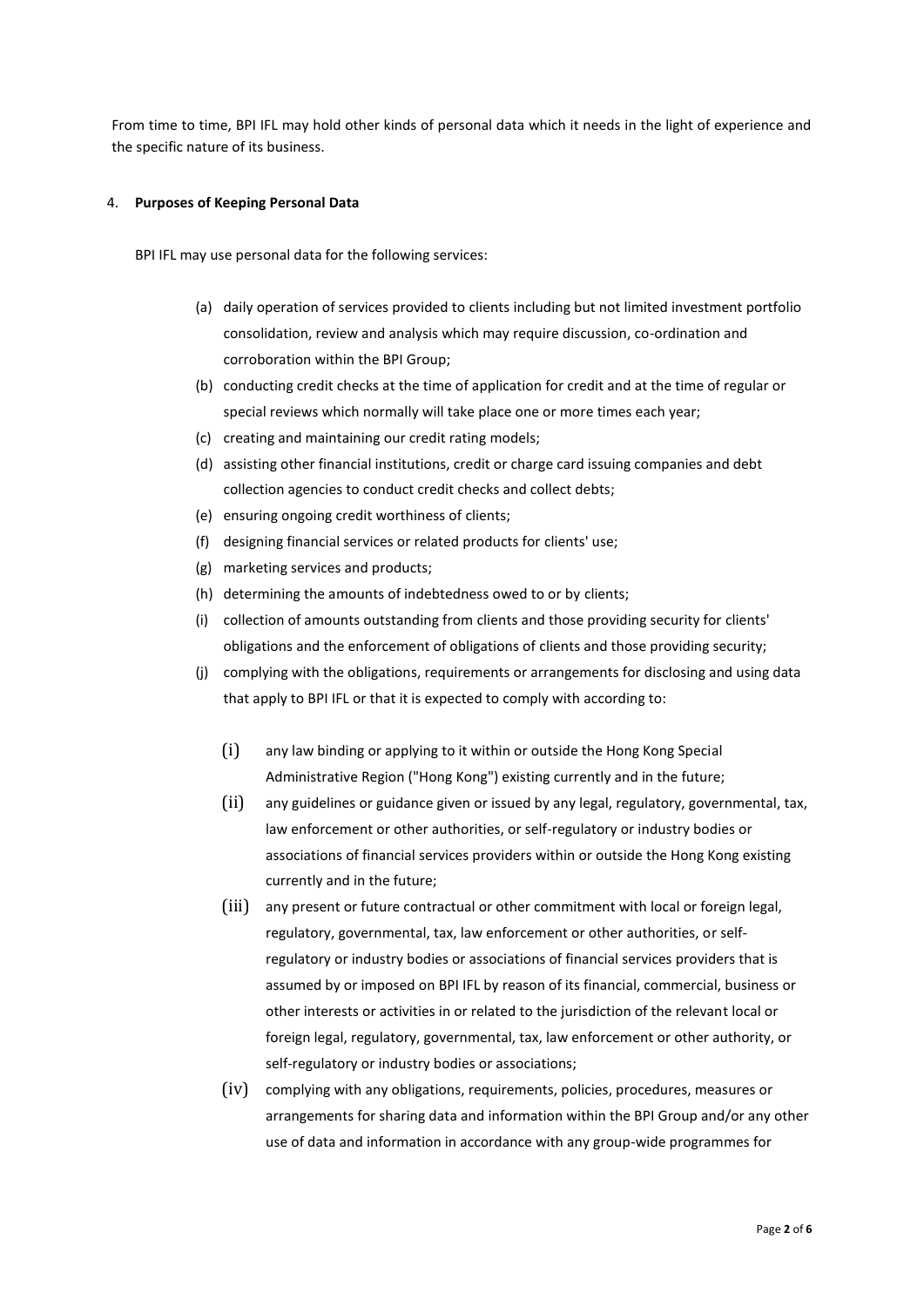compliance with sanctions or prevention or detection of money laundering, terrorist financing or other unlawful activities;

- (v) enabling an actual or proposed assignee of BPI IFL, or participant or sub-participant of BPI IFL's rights in respect of the client to evaluate the transaction intended to be the subject of the assignment, participation or sub-participation;
- (vi) any other purpose permitted by law; and
- (vii) any other related purposes.

# 5. **Collection of Personal Data**

When clients visit BPI IFL's website, cookies will be stored in their device. "Cookies" are small-text files retrieved by the site, as part of BPI IFL's interaction with their browser. BPI IFL uses "cookies" to capture the information of web pages visited, session identifiers and language preferences while no personal information is captured in the cookies. The information gathered by cookies may be used for session management, storing user preferences and tracking of web traffic statistics in which web visitors have visited and are interested in. Most web browsers are initially set up to accept cookies. Clients can choose to "not accept" by changing the settings on their web browsers. If clients disable cookies in their web browsers, they may not be able to access some of the site functions. No personally identifiable information will be transferred to a third party.

# 6. **Security of Personal Data**

BPI IFL commits to protect the personal data by restricting access by authorized personnel on a need to know basis, providing secure data storage facilities and incorporating security measures into equipment in which data is held. Encryption technology is employed for sensitive data transmission. If BPI IFL engages data processors to handle or process personal data on our behalf (whether within or outside Hong Kong), we will adopt contractual or other means to prevent unauthorized or accidental access, processing, erasure, loss or use of the data transferred to the data processors for processing.

Such data may be transferred in and to a place outside Hong Kong.

# 7. **Retention of Personal Data**

The personal data provided by clients will not be kept longer than necessary for the fulfillment of the purposes for which the personal data are or are to be used at the time of the collection and for compliance with the legal, regulatory and accounting requirements from time to time.

## 8. **Disclosure of Personal Data**

Data held by BPI IFL or a member of the BPI Group will be kept confidential but we or a member of the BPI Group may provide data to the following parties or any of them (whether within or outside Hong Kong) for the purposes set out above (paragraph 4):

(a) any agents, contractors, sub-contractors or associates of the BPI Group (including their employees, officers, agents, contractors, service providers and professional advisers);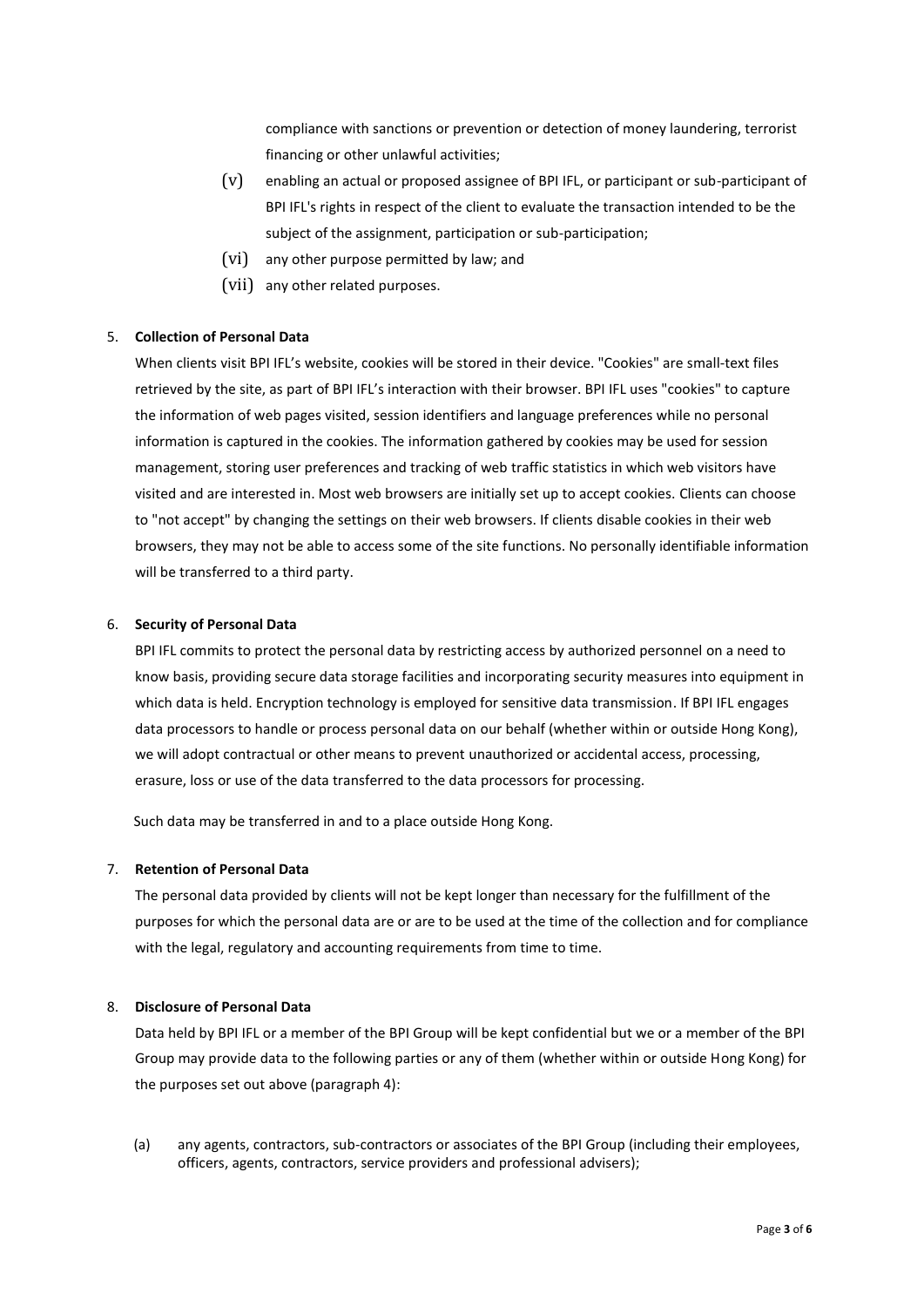- (b) any third-party service providers who provide services to BPI IFL or any member of the BPI Group in connection with the operation or maintenance of our business (including their employees and officers);
- (c) any regulatory authorities;
- (d) any persons under a duty of confidentiality to BPI IFL or a member of the BPI IFL Group which have undertaken to keep such data confidential;
- (e) any persons acting on behalf of a client whose data are provided, payment recipients, beneficiaries, account nominees, intermediary, correspondent and agent banks, clearing houses, clearing or settlement systems, market counterparties, upstream withholding agents, swap or trade repositories, stock exchanges, companies in which clients have an interest in securities (where such securities are held by BPI IFL or any member of the BPI Group) or any persons making any payment into a client's account;
- (f) credit reference agencies, and, in the event of default, to debt collection agencies;
- (g) any persons to whom we are or any member of the BPI Group is under an obligation or required or expected to make disclosure for the purposes set out in, or in connection with, paragraph 4(j) above;
- (h) any actual or proposed assignee(s) of ours or participant(s) or sub-participant(s) or transferee(s) of our rights in respect of the client;
- (i) any persons giving or proposing to give a guarantee or security to guarantee or secure the client's obligations to BPI IFL; and
	- (i) any member of the BPI Group;
	- (ii) third party financial institutions, insurers, credit card companies, securities and investment services providers;
	- (iii) third party reward, loyalty, co-branding and privileges programme providers;
	- (iv) co-branding partners of ours or any member of the BPI Group (the names of such co-branding partners will be provided during the application process for the relevant products and services, as the case may be);
	- (v) charitable or non-profit making organisations; and
- (j) external service providers that we or any member of the BPI Group engage(s) for the purposes set out in paragraph 4(h) above.

## 9. **Revision of Privacy and Security Statement**

This Statement is subject to review and amendment from time to time.

## 10. **Data Access Requests and Data Correction Requests**

BPI IFL will comply with and process all data access and correction requests in accordance with the provisions of the Ordinance.

BPI IFL may impose a reasonable fee for complying with a data access request in accordance with the Ordinance.

Data access requests and data correction requests to BPI IFL may be addressed to our Data Protection Officer.

## 11. **Contact Details of Data Protection Officer**

Request for access to personal data or correction of personal data or for information regarding policies and practices on personal data and kinds of data held should be addressed to:

Title Data Protection Officer **Address** 5<sup>th</sup> Floor, LHT Tower, 31 Queen's Road Central, Hong Kong Email bpiifl.compliance@bpi.com.ph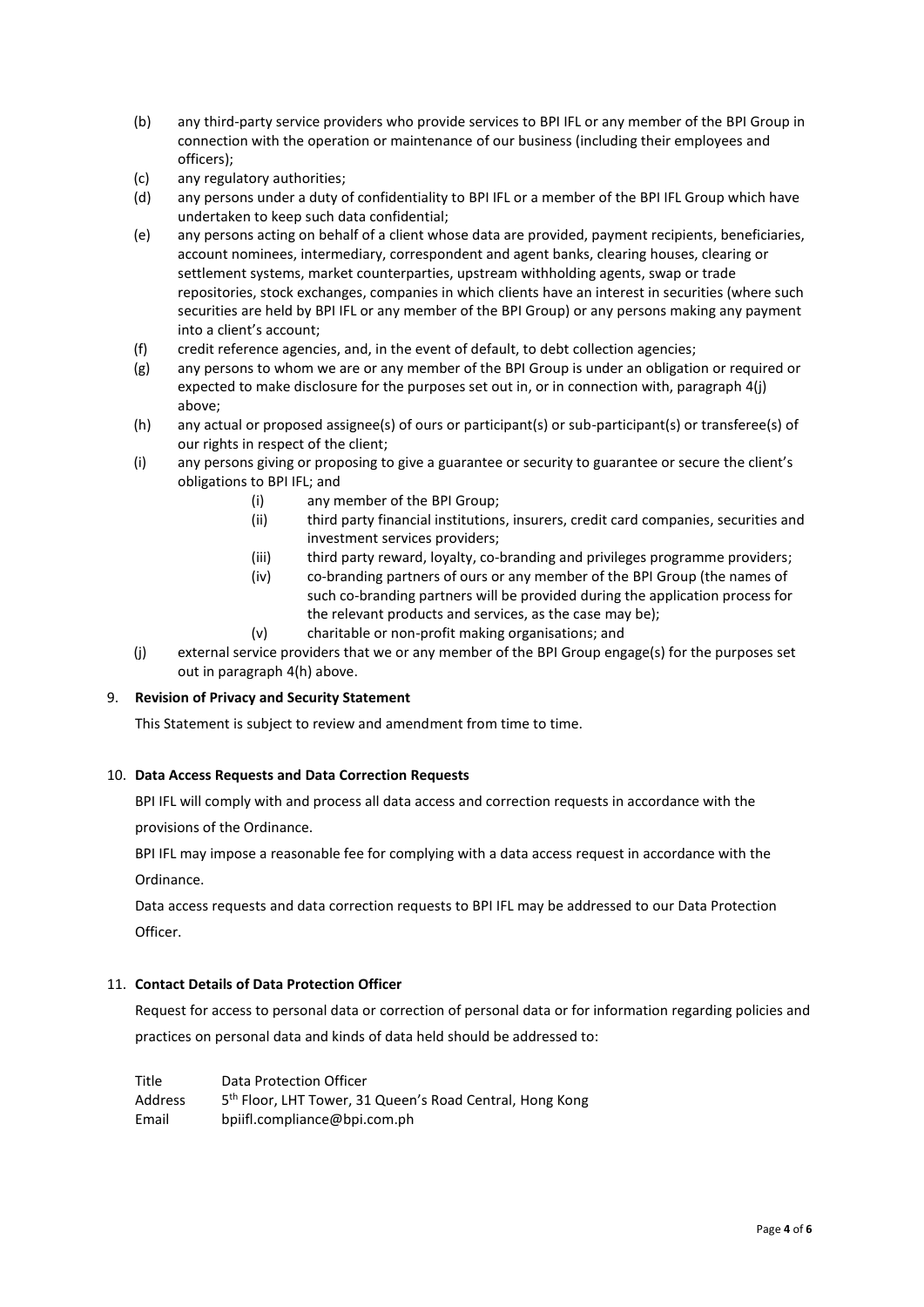#### **Part B. Security Advice**

#### **1. Protect Your Account and Password**

To protect your ePortal Account and Password, we recommend the following:

- (a) Do not use your identity card number, telephone number, date of birth, driving license number, or any popular number sequence (such as 98765 or 12345) when choosing your PIN or password. Do not use the same digit more than twice. Use alphanumeric passwords that contain both characters and numbers, such as rks976ijk or 15ritca.
- (b) Memorise your PIN and password. Do not write them down.
- (c) Change your PIN and password regularly. Avoid reusing of passwords from personal accounts and/or social media accounts.
- (d) Keep your user ID and password secret at all times. Ensure that you (and, where relevant, any authorised person) do not disclose or share this information with anyone – including any joint account holder or any financial management software or programs – under any circumstances, and do not transmit this information through email or any instant messaging software/programs. Never assign the same password for any other services (such as your internet connection, or login details for another website). In addition, choose login credentials, user ID, and/or passwords which are significantly distinct from your other personal accounts, especially from social media accounts.
- (e) Under no circumstances will BPI IFL use an email, SMS, instant message, phone call, or any other method to ask for your personal information, such as your password, One-time Password ("OTP"), ID number, date of birth, account number, telephone number. Do not disclose this information to anyone, including any person who claims to be an employee or representative of BPI IFL, under any circumstances.
- (f) Notify BPI IFL immediately of any actual or possible unauthorised use of your PIN or password, and send confirmation in writing to BPI IFL without delay. Change your password immediately if you suspect it has been revealed.
- (g) Check your surroundings and make sure that no one sees your PIN or password. Cover the keypad when you enter your PIN on any device, such as a personal computer, mobile device, or other self-service terminal.
- (h) Remember to log out of the system and close your browser whenever you leave your computer, even for a short while. Never leave your device unattended while using the ePortal or let any other person use your ePortal.
- $(i)$  Clear your browser's cache on a regular basis so that your account information is removed. This is particularly important if you are using a shared PC, in which case you should clear it after each session.
- (j) Do not use a public computer or public Wi-Fi network to access your ePortal. Choose encrypted networks and remove any unnecessary Wi-Fi connection settings when using Wi-Fi to log in to the ePortal. Please disable any wireless network functions (e.g. Wi-Fi, Bluetooth, near-field communication (NFC)), or payment apps whenever such functions are unnecessary.
- (k) Change your PIN or password immediately if you suspect that you have been deceived by a fraudulent website or email, or through a public Wi-Fi connection, public computer, third party's device, or any other means (for example, if you fail to log in to a service website after entering your correct PIN, whether or not any alert messages appear).
- $(1)$  Do not click on a URL to login into the site.
- $(m)$  If you receive any suspicious communications please alert us immediately at bpi\_ifl@bpi.com.ph.